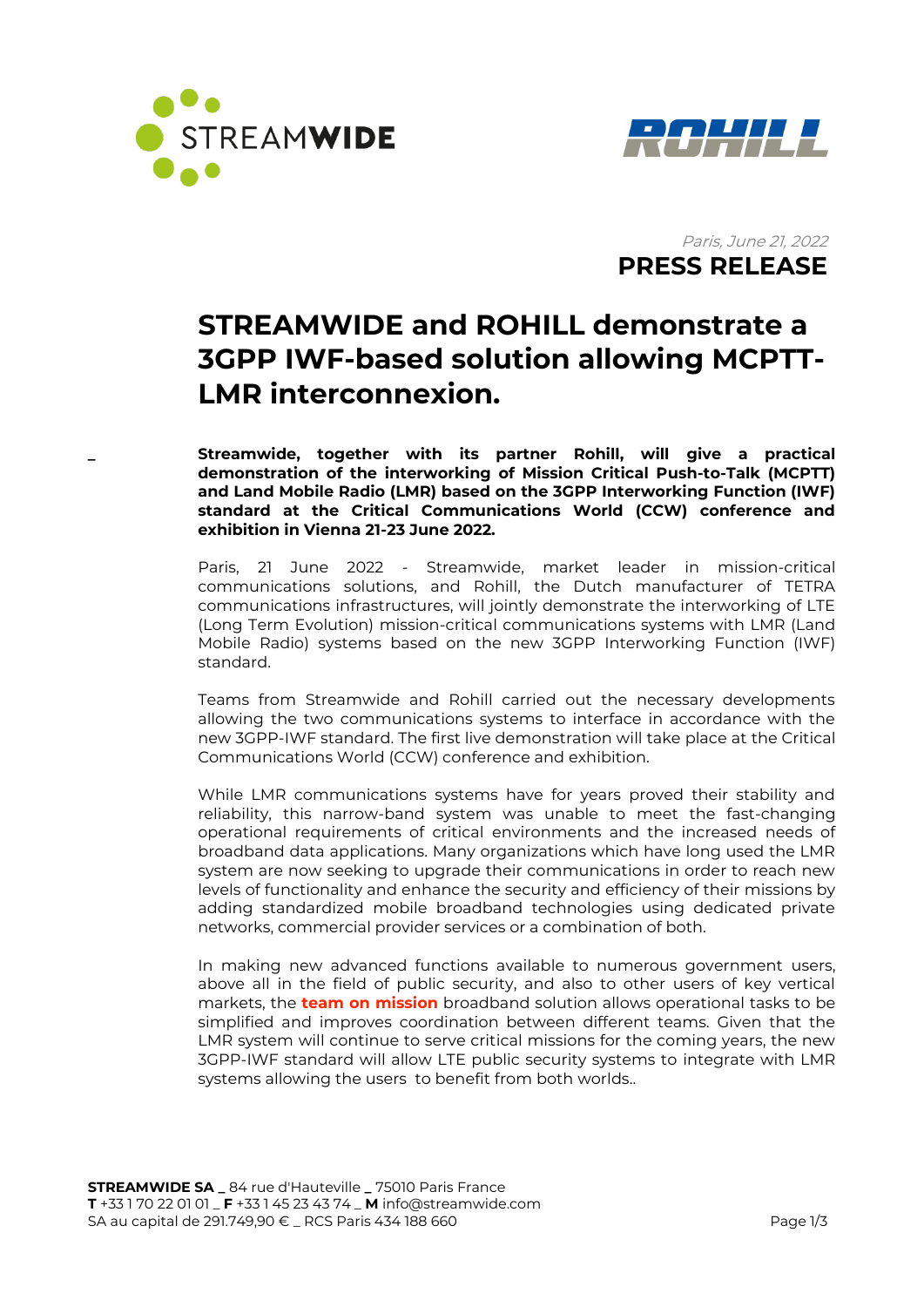





**Team on mission** delivers a wide range of advantages and solutions to anyone running mission-critical operations and allows them to successfully meet new operational challenges. Mission Critical services and functions such as video streaming and the exchange of information data in real time greatly assists them in making appropriate tactical decisions at the right time.

Operatives in the field, for example, can use smart devices including smartphones, tablets, laptops and bodycams to support them in their work and share and receive information in real time.

Streamwide's development of this new interworking capability using the IWF open standard as defined by the 3GPP means it is now possible to integrate Streamwide's **team on mission** broadband critical communications solution with any LMR system offering IWF, in particular with Rohill's TETRA system.

The goal of this new capability is to allow operators and users of LMR networks to take advantage of an early uptake and integration of broadband critical communications systems. This model of a hybrid network that combines narrowand broadband networks ensures a smooth Integration of a LTE-based critical communications system that offers a wide range of advanced functions to an LMR-based system. This approach allows a public security organization to continue using an existing narrowband network (e.g. TETRA or P25) while gradually introducing mobile broadband technologies with a view to profiting from the numerous advantages and possibilities offered by this new technology that was specifically conceived to assist in meeting operational challenges.

## ABOUT STREAMWIDE (Euronext Growth: ALSTW)

A major player for 20 years in the critical communications market, STREAMWIDE has successfully developed its Team on mission (mission critical) and Team on the run (business critical) software solutions for administrations and businesses. These solutions for smartphones and PCs, offered in a SaaS model or on Premise, benefit from numerous functionalities such as the multimedia group discussions, VoIP, push-to-talk (MCPTT and MCx new generation 4G / 5G LTE), geolocation, digitization and automation of business processes. These innovative solutions meet the growing needs for digital transformation and real-time coordination of interventions. They allow field teams to transform individual contributions into collective successes and to act as one in the most demanding professional environments.

\_\_\_\_\_\_\_\_\_\_\_\_\_\_\_\_\_\_\_\_\_\_\_\_\_\_\_\_\_\_\_\_\_\_\_\_\_\_\_\_\_\_\_\_\_\_\_\_\_\_\_\_\_\_\_\_\_\_\_\_\_\_\_\_\_\_\_\_\_\_\_\_\_\_\_\_\_\_\_\_\_\_\_\_\_\_\_\_\_\_\_\_\_\_\_\_\_\_\_\_\_\_

STREAMWIDE is also present on the Value-Added Services software market for telecom operators (visual voice messaging, billing and charging of calls in real time, interactive voice servers, applications and announcements) with more than 130 million end users all over the world.